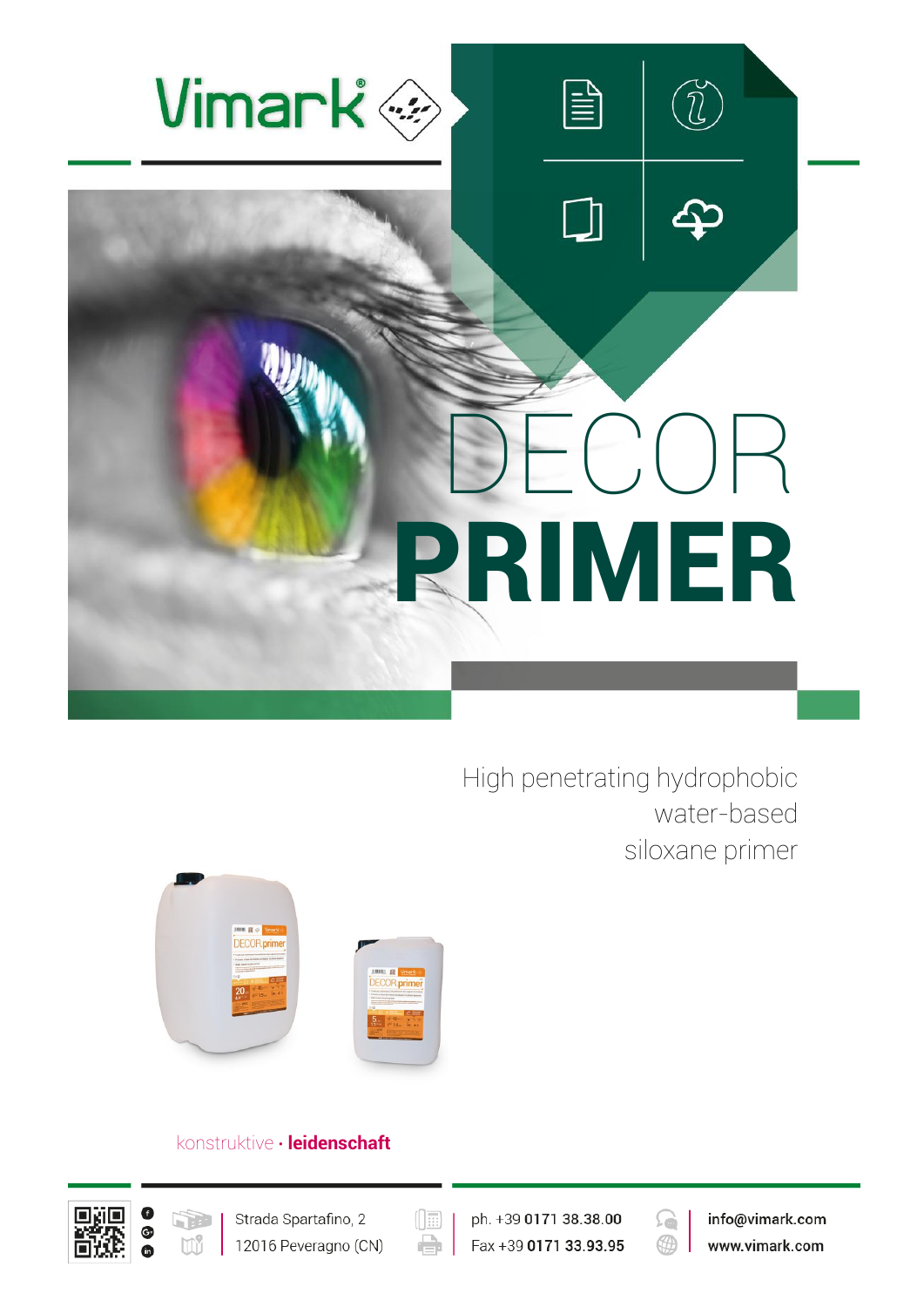

#### PRODUCT **DESCRIPTION**

DECOR.PRIMER is a water based highly penetrating hydrophobic primer, for both internal and external use on plasters made up of natural hydraulic lime, lime and cement, concrete, macroporous dehumidifying systems and on all substrates treated with synthetic paints.

The product is suitable for preparing surfaces before treating with siloxane-based coatings.

It can also be used as a water repellent impregnation and primer for concrete, bricks, mixed stonewalls, marble, granite, travertine, etc.

The product penetrates via capillary absorption consolidating and protecting from cracking due to rainwater penetration, disintegration caused by freeze-thaw cycles and other atmospheric agents, maintaining the vapour permeability of the treated surfaces and preventing saline efflorescence with a water repellent action.

**COMPOSITION** DECOR.PRIMER is a liquid product based on acrylic-siloxane resin in aqueous emulsion.

#### MIXING AND APPLICATION

### NEW SUBSTRATES OR OLD WITH MINERAL PAINT

New plasterwork must be perfectly seasoned and dry, stable, free of dust and inconsistent parts. Leave to season until the binder in new patches of plaster has completely set.

Apply thoroughly over the entire surface to be coated, using a brush or spray, a coat of DECOR.PRIMER diluted 1:4 v/v with clean water, adjust the dilution of the product according to the absorption of the substrate to be treated which must have a matt appearance after receiving primer.

Wait for complete drying before applying the finish. Any fillings done after the first coat of paint should be isolated. Wait at least 4 hours before applying the finishing product.

## SUBSTRATES WITH PAINT OR SYNTHETIC COATING

Thoroughly clean the surfaces to remove all traces of dust, dirt, grease or presence of efflorescence. In the presence of partially degraded paint or synthetic coatings, remove parts that are loose and non-adherent to surface.

Remove and treat any mould by neutralizing. Apply thoroughly over the entire surface to be coated, using a brush or spray, a coat of DECOR.PRIMER diluted 1:4 v/v with clean water, adjust the dilution of the product according to the absorption of the substrate to be treated which must have an opaque appearance after receiving primer.

Wait for complete drying before applying the finish. Any fillings done after the first coat of paint should be isolated. Wait at least 4 hours before applying the finishing product.

### WATER-REPELLENT PROTECTIVE ON CONCRETE SURFACES

Brush and clean all surfaces thoroughly to remove all traces of dust, dirt, grease or presence of efflorescence. Apply thoroughly over the entire surface to be coated, using a brush or spray, a coat of DECOR.PRIMER diluted 50% v/v with clean water, adjust the dilution of the product depending on surface absorption.

Used as a water repellent protective, DECOR.PRIMER revives slightly the colour of the surface treated.



12016 Peveragno (CN)



ph. +39 0171 38.38.00 Fax +39 0171 33.93.95



info@vimark.com www.vimark.com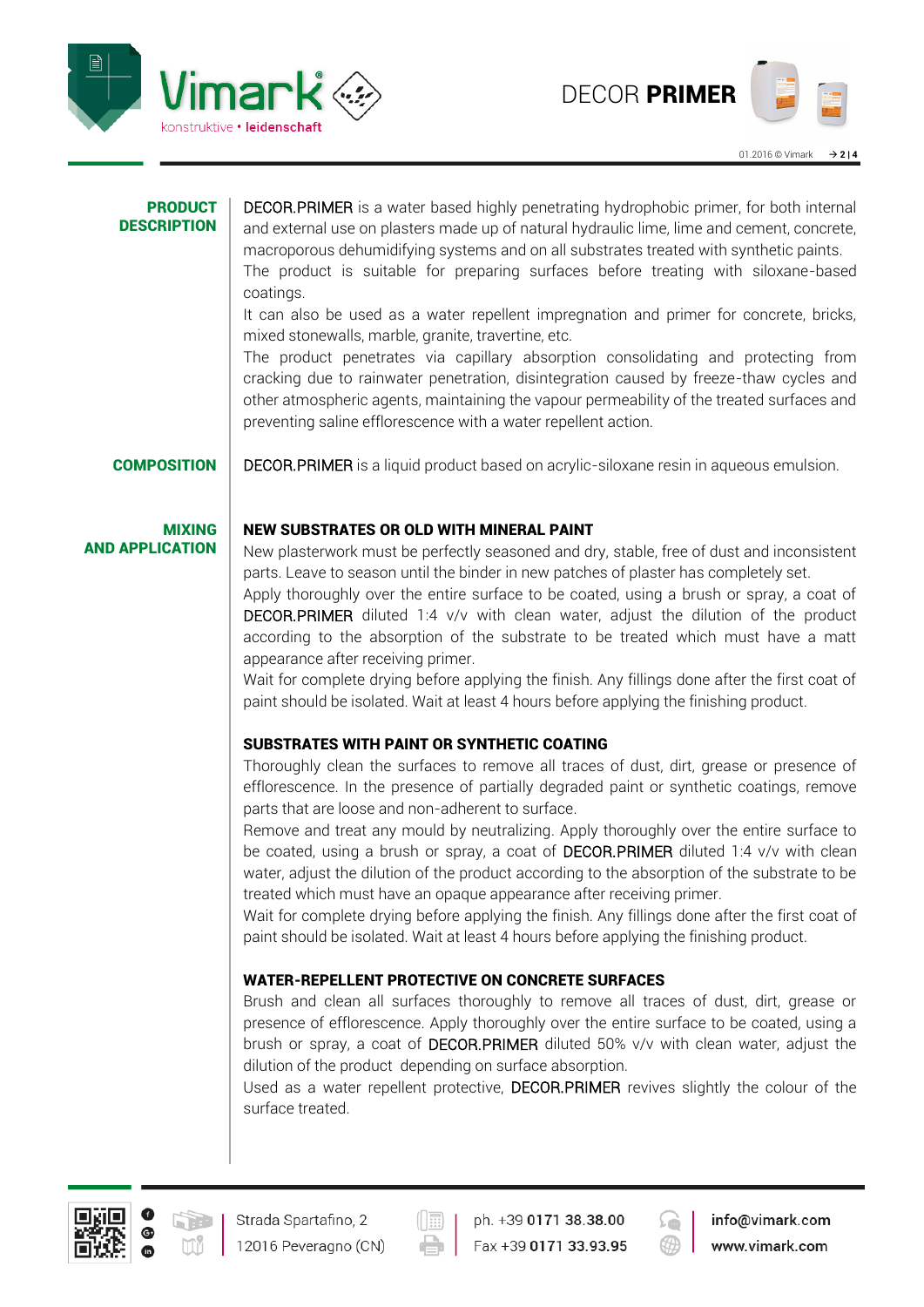



|                                                        | treated.                                                                                                       | <b>WATER-REPELLENT PROTECTIVE ON FAIRFACED MASONRY</b><br>Brush and clean all surfaces thoroughly to remove all traces of dust, dirt, grease or<br>presence of efflorescence without washing the surface. Apply thoroughly over the entire<br>surface to be coated, using a brush or spray, a coat of DECOR.PRIMER diluted 1:2 v/v with<br>clean water, adjust the dilution of the product depending on surface absorption. Used as a<br>water repellent protective, DECOR.PRIMER revives slightly the colour of the surface                                                                                                                                                                    |  |  |  |
|--------------------------------------------------------|----------------------------------------------------------------------------------------------------------------|-------------------------------------------------------------------------------------------------------------------------------------------------------------------------------------------------------------------------------------------------------------------------------------------------------------------------------------------------------------------------------------------------------------------------------------------------------------------------------------------------------------------------------------------------------------------------------------------------------------------------------------------------------------------------------------------------|--|--|--|
|                                                        | DECOR.PRIMER diluted 1:1 v/v with clean water.                                                                 | <b>WATER-REPELLENT PROTECTIVE ON PAINT AND LIME BASED PLASTER</b><br>Protect the parts that are not to be with treatment with the water repellent and apply<br>thoroughly over the entire surface to be coated, using a suitable spray, a coat of                                                                                                                                                                                                                                                                                                                                                                                                                                               |  |  |  |
| <b>INDICATIVE</b><br><b>AMOUNTS</b><br><b>REQUIRED</b> | 0.060-0.080 litres per $m^2$ .                                                                                 |                                                                                                                                                                                                                                                                                                                                                                                                                                                                                                                                                                                                                                                                                                 |  |  |  |
| <b>COLOUR</b>                                          | Trasparent white.                                                                                              |                                                                                                                                                                                                                                                                                                                                                                                                                                                                                                                                                                                                                                                                                                 |  |  |  |
| <b>PACKAGING</b>                                       | 5 litres plastic can.<br>20 litres plastic can.                                                                |                                                                                                                                                                                                                                                                                                                                                                                                                                                                                                                                                                                                                                                                                                 |  |  |  |
| <b>STORAGE</b>                                         | 12 months in original intact packaging, protect from frost, not exposed to direct sunlight or<br>heat sources. |                                                                                                                                                                                                                                                                                                                                                                                                                                                                                                                                                                                                                                                                                                 |  |  |  |
| <b>RECOMMENDATIONS</b>                                 | hours.<br>appearance.<br>that the film is completely dry.                                                      | Do not apply in temperatures below + 10°C or above + 30°C. Avoid applying with relative<br>humidity greater than 80% or WME humidity exceeding 20%.<br>Do not apply in direct sunlight. After applying, protect surfaces from rain for at least 48<br>Climatic conditions different from those indicated will have a negative influence on the<br>correct drying time of the product compromising performance and the aesthetic<br>In case where several coats are required, wait at least 12 hours between coats or verify<br>The diluted product must be stored in original container, tightly closed, not exposed to<br>direct sunlight or heat sources, and used within 5 days of dilution. |  |  |  |
| <b>PRODUCT DATA</b>                                    | Appearance                                                                                                     | liquid                                                                                                                                                                                                                                                                                                                                                                                                                                                                                                                                                                                                                                                                                          |  |  |  |
|                                                        | Colour                                                                                                         | transparent white                                                                                                                                                                                                                                                                                                                                                                                                                                                                                                                                                                                                                                                                               |  |  |  |
|                                                        | Type of binder<br>Max. temperature for storage                                                                 | acrylic-siloxane resin in aqueous solution EN 1062-1<br>$+40^{\circ}$ C                                                                                                                                                                                                                                                                                                                                                                                                                                                                                                                                                                                                                         |  |  |  |
|                                                        | Min. temperature for storage                                                                                   | $+5^{\circ}$ C                                                                                                                                                                                                                                                                                                                                                                                                                                                                                                                                                                                                                                                                                  |  |  |  |
| <b>APPLICATION DATA</b>                                | Min. temperature for application                                                                               | $+10^{\circ}$ C                                                                                                                                                                                                                                                                                                                                                                                                                                                                                                                                                                                                                                                                                 |  |  |  |
|                                                        | Max. temperature for application                                                                               | $+30^{\circ}$ C                                                                                                                                                                                                                                                                                                                                                                                                                                                                                                                                                                                                                                                                                 |  |  |  |
|                                                        |                                                                                                                |                                                                                                                                                                                                                                                                                                                                                                                                                                                                                                                                                                                                                                                                                                 |  |  |  |



Strada Spartafino, 2 12016 Peveragno (CN)

 $\left(\begin{matrix}\overline{\phantom{a}}\ \overline{\phantom{a}}\ \overline{\phantom{a}}\ \overline{\phantom{a}}\ \overline{\phantom{a}}\ \overline{\phantom{a}}\ \overline{\phantom{a}}\ \overline{\phantom{a}}\ \overline{\phantom{a}}\ \overline{\phantom{a}}\ \overline{\phantom{a}}\ \overline{\phantom{a}}\ \overline{\phantom{a}}\ \overline{\phantom{a}}\ \overline{\phantom{a}}\ \overline{\phantom{a}}\ \overline{\phantom{a}}\ \overline{\phantom{a}}\ \overline{\phantom{a}}\ \overline{\phantom{a}}\ \overline{\phantom{a}}\ \overline{\$ 

 $\Rightarrow$ 

ph. +39 0171 38.38.00 Fax +39 0171 33.93.95